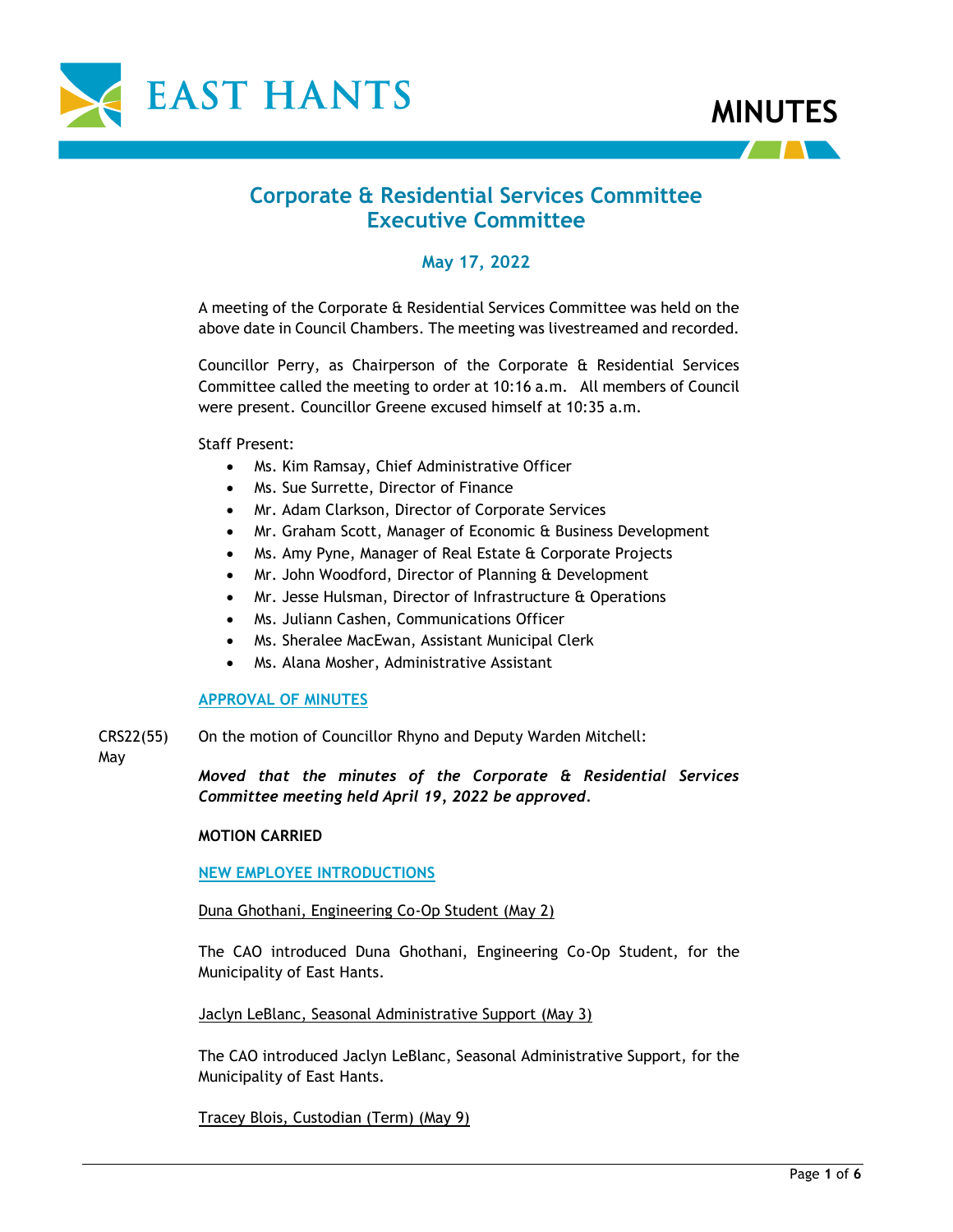The CAO introduced Tracey Blois, Custodian, for the Municipality of East Hants.

Lee-Ann Martin, Planner (12-month Term) (May 9)

The CAO introduced Lee-Ann Martin, Planner, for the Municipality of East Hants.

Dylan Wells, Heavy Equipment Operator (May 16)

The CAO introduced Dylan Wells, Heavy Equipment Operator for the Municipality of East Hants.

**FORMER ELMSDALE AND LANTZ SCHOOL SITES - REQUEST FOR COUNCIL WORKSHOP**

The Manager of Real Estate & Corporate Projects presented a report titled *"Former Elmsdale and Lantz School Sites – Request for Council Workshop", dated May 2, 2022.* A copy of the report was attached to the agenda and available to all committee members.

- CRS22(56) On the motion of Councillor Hebb and Deputy Warden Mitchell: 10:19
- May

*Moved that the Corporate & Residential Services Committee recommends to Council that a Council Workshop be held on June 23, 2022 to discuss the potential highest and best uses for the former Elmsdale & Lantz school sites.*

#### **MOTION CARRIED**

**SPECIAL ELECTION - DISTRICT 4**

The Assistant Municipal Clerk presented a report titled *"Special Election - District 4", dated May 9, 2022.* A copy of the report was attached to the agenda and available to all committee members.

CRS22(57) On the motion of Warden Roulston and Councillor Hebb:

May

*Moved that the Corporate & Residential Services Committee recommends to Council, that Council:*

- *Appoint the Chief Administrative Officer as the Returning Officer for the 2022 Special Election for District 4;*
- *Gives authority to the CAO to determine the tariff of fees and expenses for the Special Election;*
- *Gives authority to the CAO to appoint an Assistant Returning Officer;*
- *Approves the date of the Special Election Regular Poll Day on Saturday, July 23, 2022 and Advance Polling Period starting Thursday, July 14, 2022;*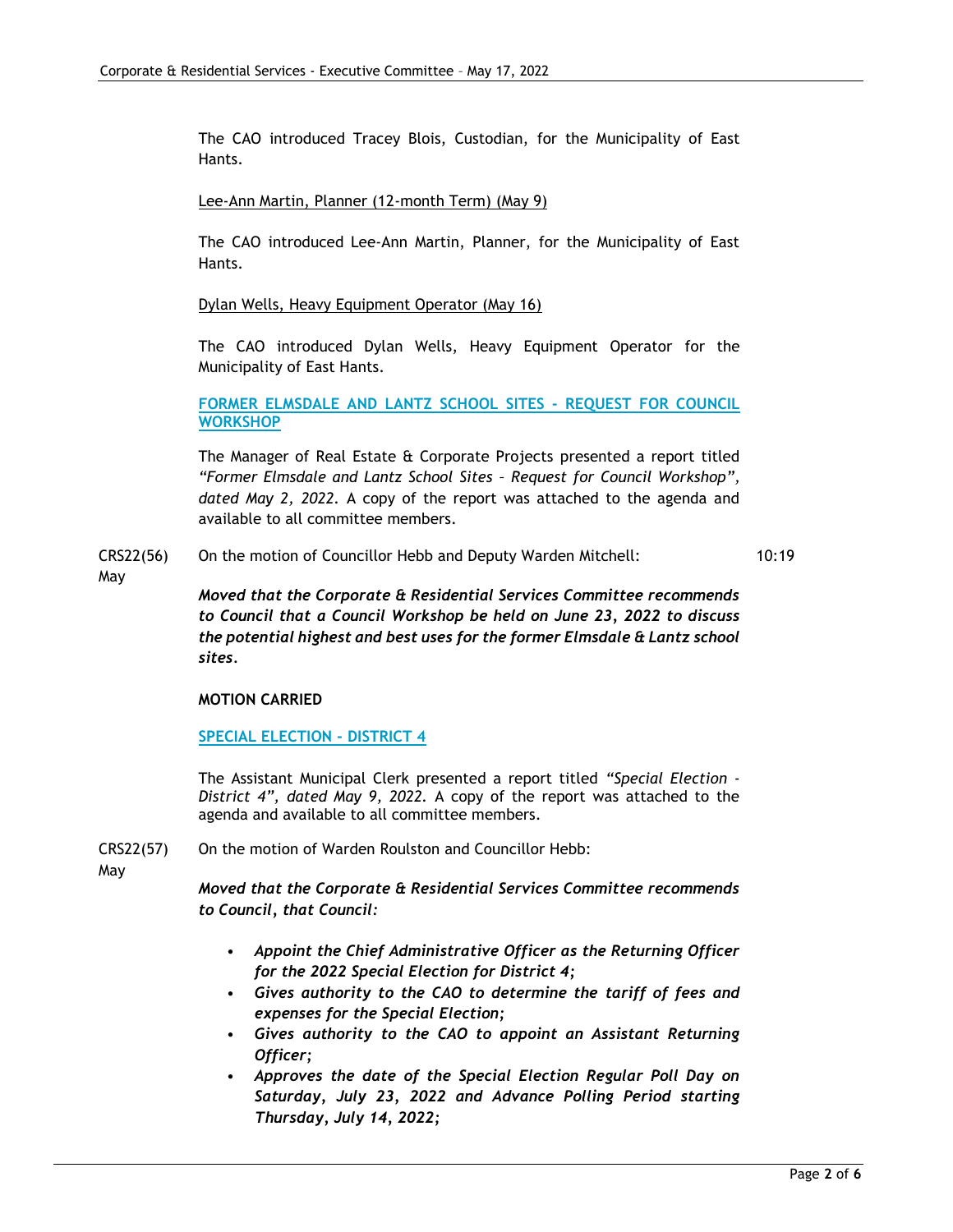- *Authorize the expenditure of up to \$15,000 from the General Tax Rate 2021/2022 Year-End Surplus;*
- *Authorize the use of the Nova Scotia permanent registry of voters provided by Elections Nova Scotia as the preliminary list of electors;*
- *Authorize election staff to continue to amend the electors' list database in conjunction with the electronic voting system up to and including Poll Day, July 23, 2022; and that,*
- *Intelivote Systems Inc. be hired to provide electronic voting services.*

#### **MOTION CARRIED**

Nine (9) voting in favor, one (1) voting against. Councillor Rhyno voting nay.

**DR. J.T. SNOW BURSARY & LEADERSHIP AWARDS PRESENTATIONS - GRADUATION CEREMONIES**

The CAO Administrative Assistant presented a report titled "*Selection of Presenters – Dr. James T. Snow Bursary & Leadership Awards - 2022", dated May 3, 2022.* A copy of the report was attached to the agenda and available to all committee members.

CRS22(58) On the motion of Councillors Tingley and Hebb:

May

*Moved that the Corporate & Residential Services Committee recommends to Council that Council appoint the following presenters for the 2022 Dr. JT Snow Bursary awards:* 

- *Hants East Rural High – Councillor Sandra Garden-Cole*
- *Hants North Rural High School – Councillor Keith Rhyno*

*And that, Council appoints the following presenters for the 2022 Leadership Awards:* 

- *Hants North Rural High School – Warden Eleanor Roulston*
- *Riverside Education Centre – Deputy Warden Mitchell*
- *Uniacke District School – Councillor Michael Perry*

#### **MOTION CARRIED**

Committee adjourned for a brief break at 10:35 a.m. Councillor Perry, called the Corporate & Residential Services Committee called the meeting back to order at 10:48 a.m.

### **COUNCIL HOSPITALITY POLICY**

The Policy Analyst presented a report titled "*Council Hospitality Policy - Direction", dated April 28, 2022.* A copy of the report was attached to the agenda and available to all committee members.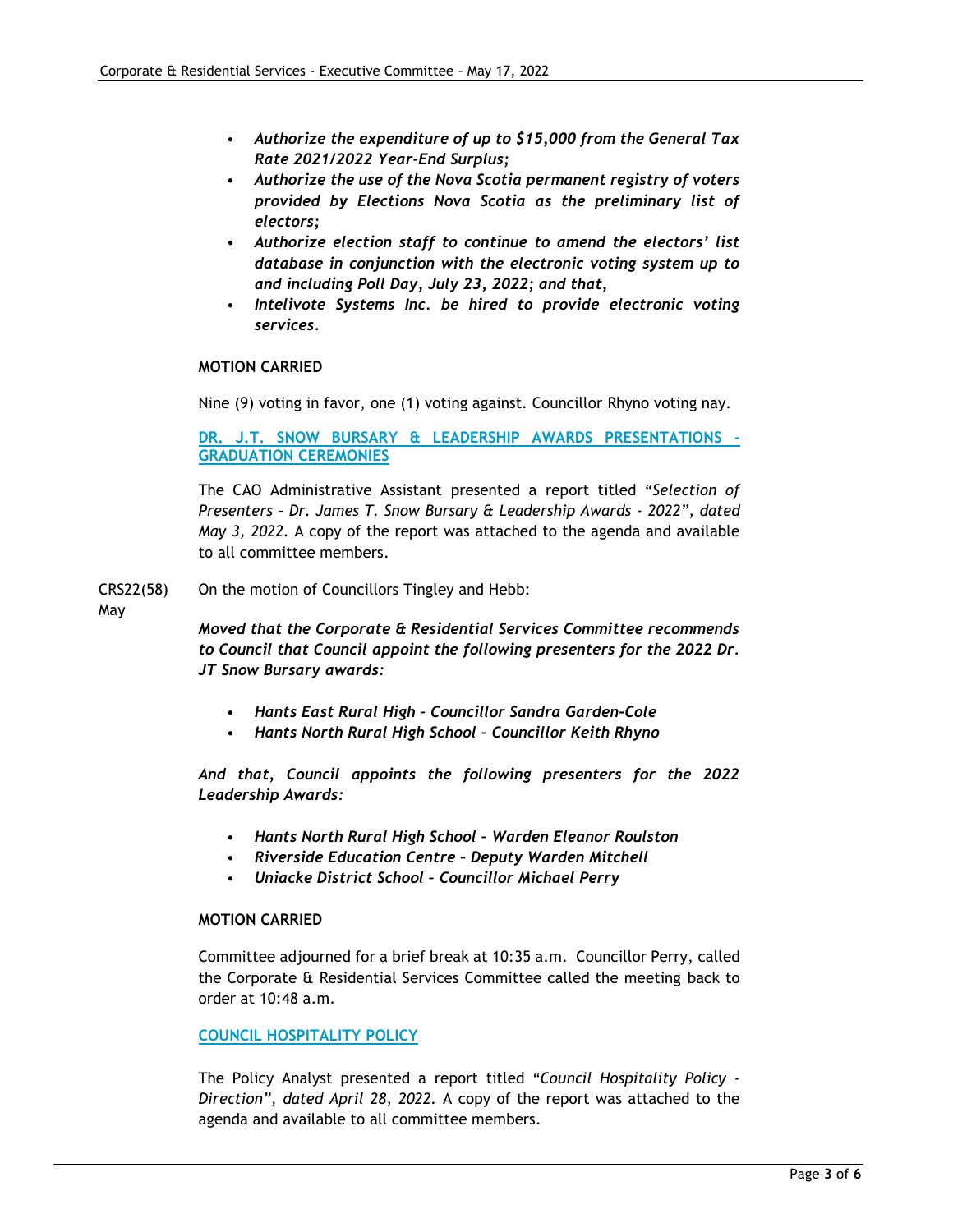- CRS22(59) On the motion of Warden Roulston and Councillor Hebb:
- May

*Moved that the Corporate & Residential Services Committee recommends to Council that Council include alcohol as an eligible expense as outlined and that the giving of gifts section be included, but not the receiving of gifts* (in the draft Council Hospitality Policy).

### **MOTION CARRIED**

Eight (8) voting in favor, one (1) voting against. Councillor Rhyno voting nay. Councillor Greene was not present at the time of the vote.

**ELMSDALE MAIN STREET DESIGN (HIGHWAY 214)**

The Manager of Economic and Business Development presented a report titled *"Elmsdale Main Street Village Core Design", dated April 11, 2022.* A copy of the report was attached to the agenda and available to all committee members.

- CRS22(60) On the motion of Deputy Warden Mitchell and Councillor Moussa:
- May

*Move that the Corporate and Residential Services Committee recommends to Council to adopt the Elmsdale Village Core Concept Design Report as attached to the Executive Committee Agenda May 18, 2022.*

# **MOTION CARRIED**

# **CCOA FUNDING REQUEST**

The Director of Corporate Services presented a report titled *"Corridor Community Options for Adults (CCOA) Funding Request", dated May 3, 2022.* A copy of the report was attached to the agenda and available to all committee members.

CRS22(61) On the motion of Councillor Garden-Cole and Warden Roulston:

May

*Moved that the Corporate & Residential Services Committee recommends to Council that Council approve the grant funding request by the Corridor Community Options for Adults in the amount of \$300,000 and that it be funded through 2021/2022 year-end general tax surplus or contingency reserves.* 

**MOTION CARRIED**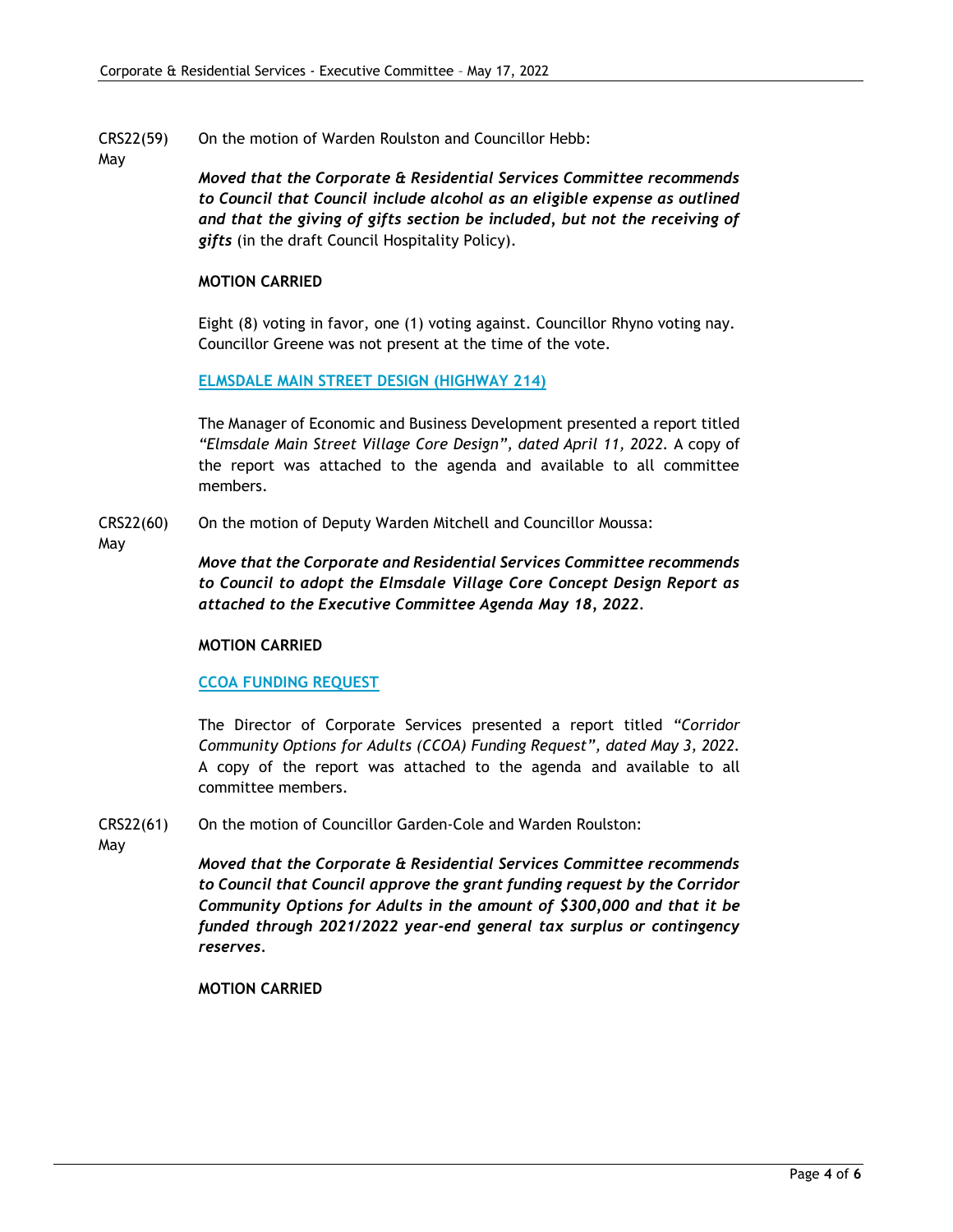- CRS22(62) On the motion of Warden Roulston and Councillor Garden-Cole:
- May

*Moved that the Corporate & Residential Services Committee recommend that Council provide a grant to the Corridor Community Options for Adults in the amount up to \$10,000 to offset the costs associated with Municipal Permits and that it be funded from 2021/2022 year-end general tax surplus or contingency reserves.*

### **MOTION CARRIED**

#### **619 BURNTCOAT ROAD LAND ACQUISITION RATIFICATION HST**

The Director of Corporate Services presented a report titled *"Burntcoat Land Acquisition", dated May 9, 2022.* A copy of the report was attached to the agenda and available to all committee members.

- CRS22(63) On the motion of Warden Roulston and Deputy Warden Mitchell:
- May

*Moved that the Corporate & Residential Services Committee recommends to Council that Council ratify the expenditure of \$11,315.00 to cover the HST portion of the \$264,000 purchase price of the land purchase of PID #45108339, Burntcoat Road as previously approved by Motion C22(113).*

#### **MOTION CARRIED**

CRS22(64) On the motion of Councillors Hebb and Moussa:

May

*Moved that the Corporate & Residential Committee move to an In Camera Session at 11:45 a.m.*

### **MOTION CARRIED**

### **(IN CAMERA) LAND ISSUE**

CRS 22(65) On the motion of Councillors Hebb and Moussa:

May

May

*Moved that the Corporate & Residential Services Committee go in-camera at 11:45 am to deal with a land issue.* 

#### **MOTION CARRIED**

The Committee returned to an open meeting at 12:42 pm and Councillor Perry as Chair, reported that during an in-camera session, Committee members received a staff report regarding a land issue and the following motions are coming forward:

CRS22(66) On the motion of Councillors Tingley and Moussa: 12:42

*Moved that the Corporate and Residential Services Committee recommend to Council that Council authorize staff to proceed with survey*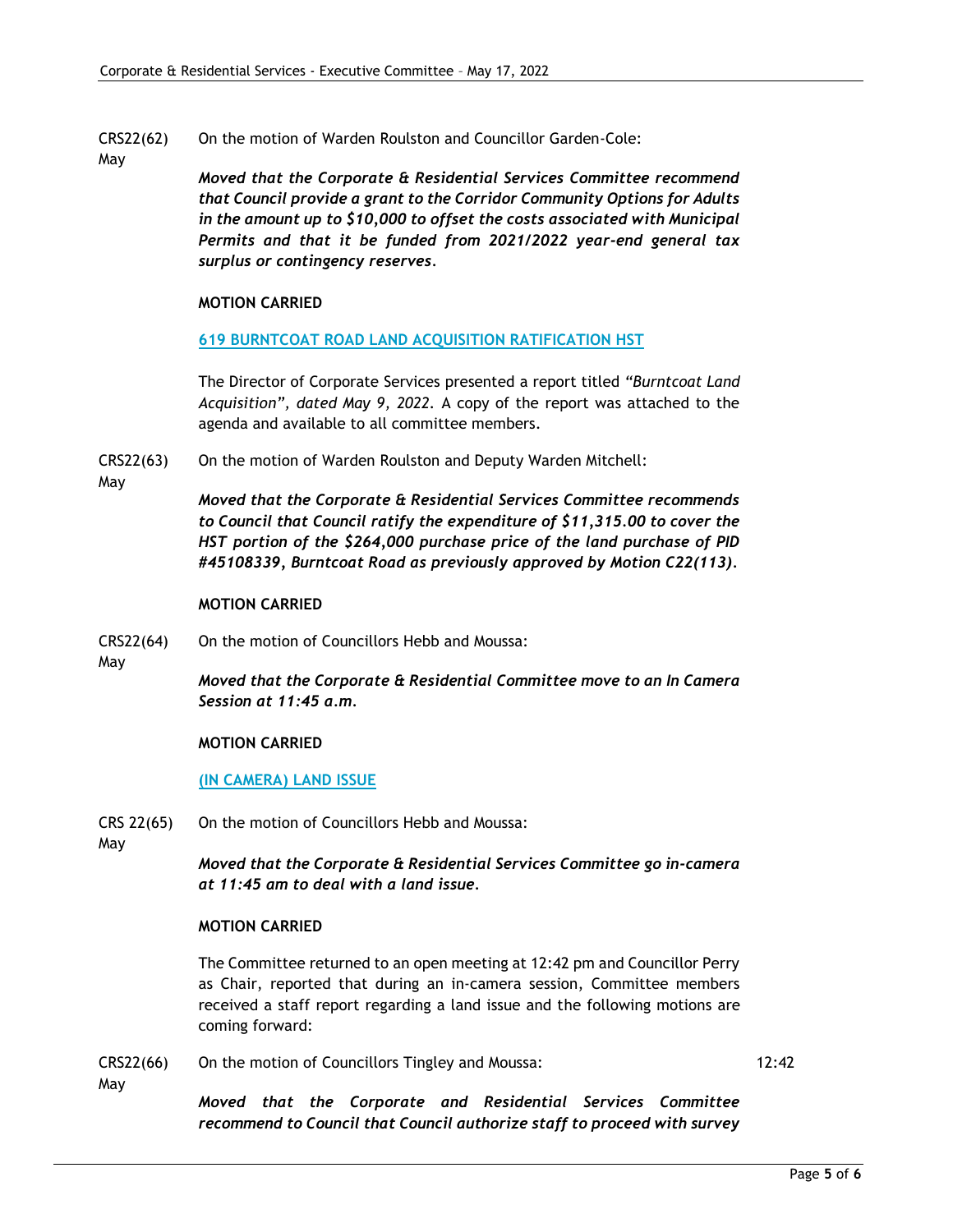*and migration for 821 Burntcoat Road, PID 45108446, with the intent to recover migration-related costs through proceeds of the disposal.*

*And that Council authorize staff to call for expressions of interest to purchase 821 Burntcoat Road, PID 45108446 at a base bid equal to survey and migration costs as rounded; and authorize the CAO to enter into an agreement of purchase and sale with the highest bidder* **MOTION CARRIED**

Nine (9) voting in favor, one (1) voting against. Councillor Rhyno voting nay.

**ADJOURNMENT**

CRS22(67) On the motion of Councillor Moussa and Deputy Warden Mitchell:

May

*Moved that the Corporate & Residential Committee adjourn at 12:43 p.m.*

#### **MOTION CARRIED**

Approved by: Adam Clarkson, Director of Corporate Services

Date: May 18, 2022

Approved by: Sue Surrette, Director of Finance

Date: May 18, 2022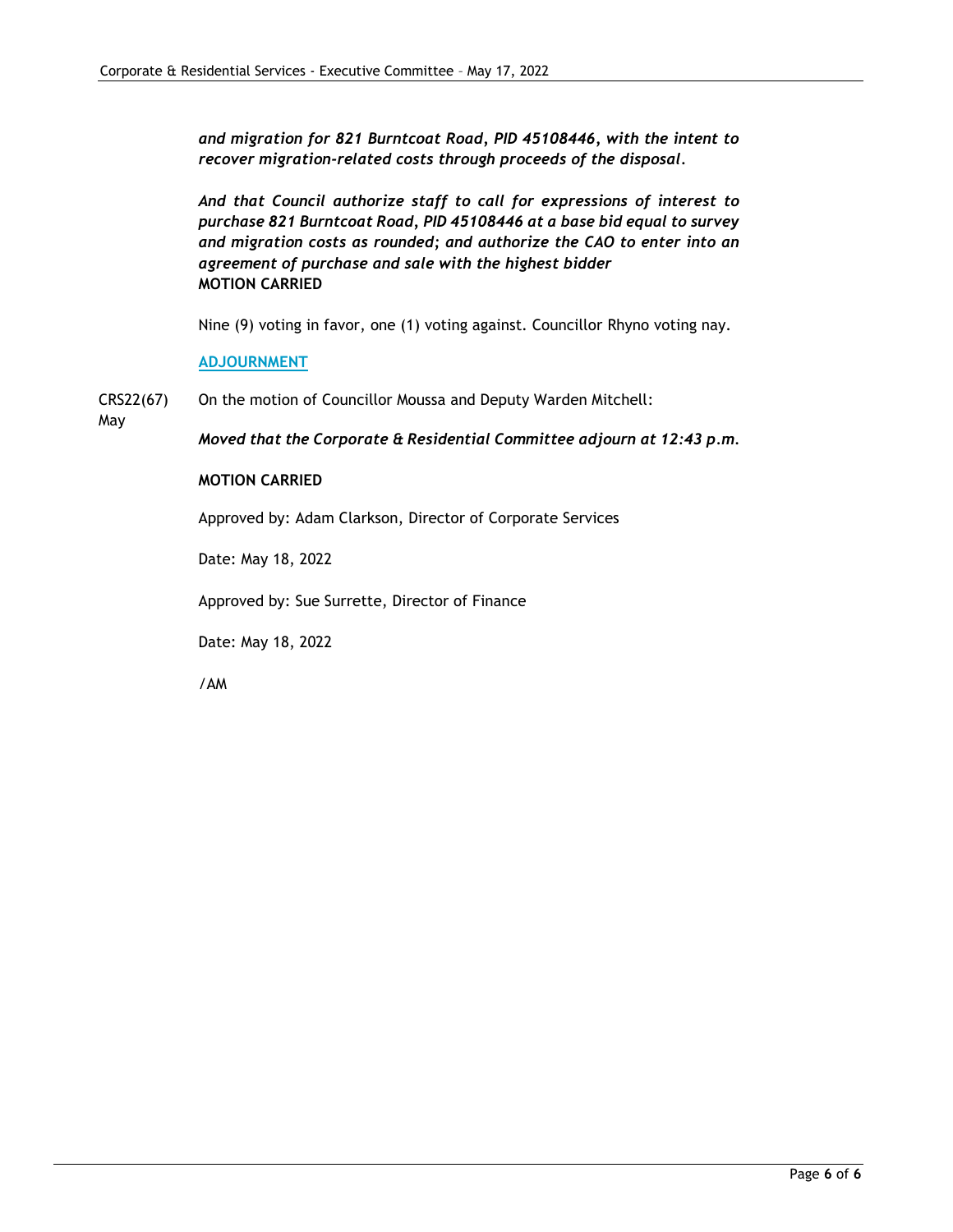



# **Planning Advisory Committee Executive Committee**

# **May 17, 2022**

A meeting of the Planning Advisory Committee was held on the above date in Council Chambers. The meeting was livestreamed and recorded.

Councillor Moussa called the meeting to order at 1:31 p.m. All members of Council were present. Councillor Greene sent regrets.

Staff Present:

- Ms. Kim Ramsay, Chief Administrative Officer
- Ms. Sue Surrette, Director of Finance
- Mr. Adam Clarkson, Director of Corporate Services
- Mr. John Woodford, Director of Planning & Development
- Ms. Rachel Gilbert, Manager of Planning
- Ms. Debbie Uloth, Project Planner
- Mr. Jesse Hulsman, Director of Infrastructure & Operations
- Ms. Juliann Cashen, Communications Officer
- Ms. Sheralee MacEwan, Assistant Municipal Clerk
- Ms. Alana Mosher, Administrative Assistant

Public Members:

- Mr. Sam Balcom
- Ms. Candace Stephens

#### Guest:

• Dr. Tim Webster, NSCC Applied Geomatics Research Group

#### **APPROVAL OF MINUTES**

PAC22(40) On the motion of Councillor Hebb and Warden Roulston:

May

*Moved that the minutes of the Planning Advisory Committee meeting held April 19, 2022 be approved.*

#### **MOTION CARRIED**

#### **PLAN UPDATE BACKGROUND PAPER - FUNDY VULNERABILITY STUDY**

The Manager of Planning presented a report titled *"Fundy Coastal Vulnerability Study", dated May 17, 2022.* A copy of the report was attached to the agenda and available to all committee members.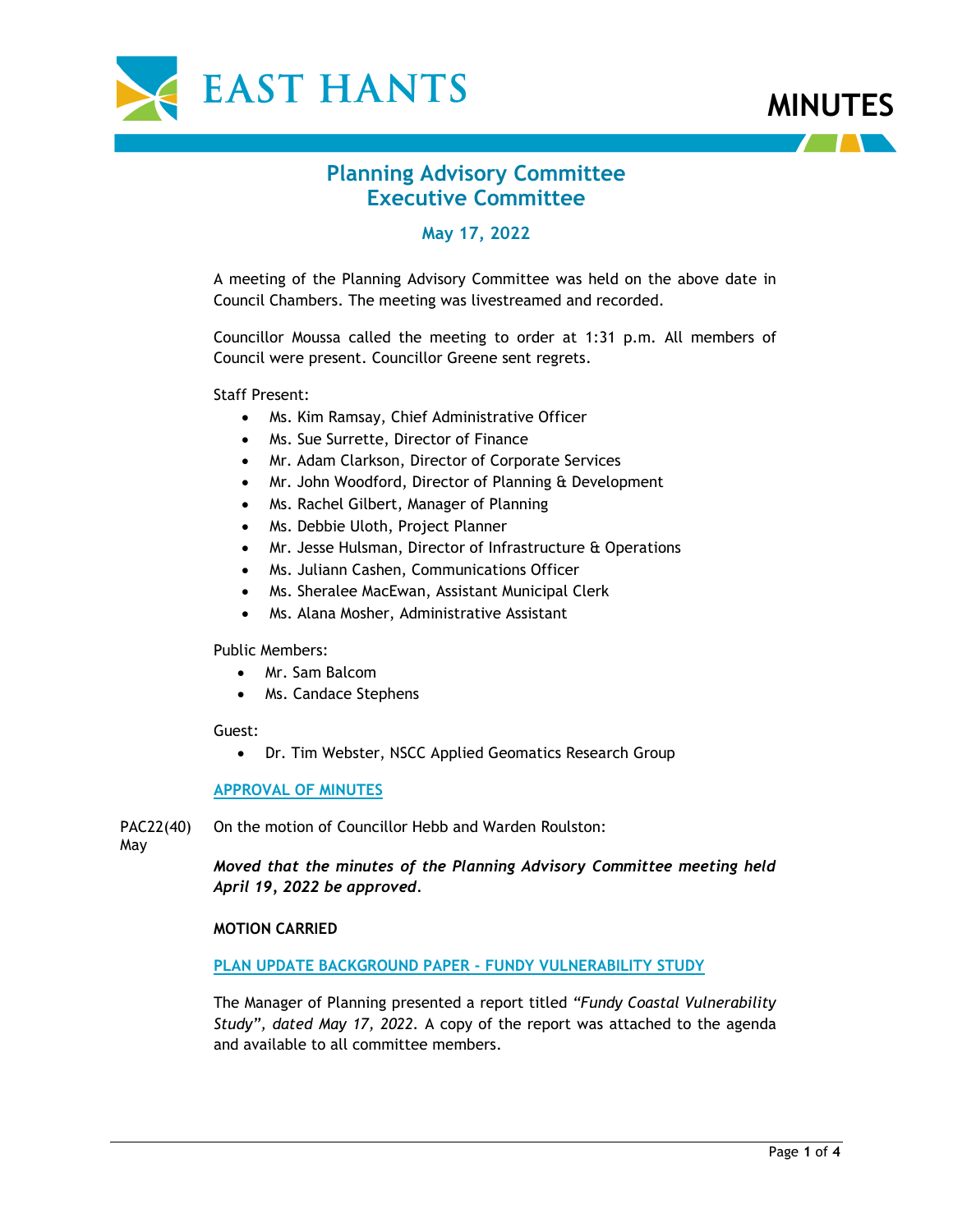PAC22(41) May On the motion of Warden Roulston and Deputy Warden Mitchell:

> *Moved that the Planning Advisory Committee recommends that Council direct staff to prepare a Plan Update background report on the Fundy Coastal Vulnerability.*

#### **MOTION CARRIED**

#### **FH DEVELOPMENT GROUP - WCDD APPLICATION**

The Manager of Planning presented a report titled *"FH Development Group – WCDD development agreement application", dated May 11, 2022.* A copy of the report was attached to the agenda and available to all committee members.

PAC22(42) On the motion of Deputy Warden Mitchell and Councillor Perry:

May

*Moved that Planning Advisory Committee recommends that Council approve the development agreement by FH Development Agreement for 662 dwelling units in Elmsdale.*

#### **MOTION CARRIED**

Nine (9) voting in favor, two (2) voting against. Councillors Rhyno and Garden-Cole voting nay.

#### **DOREY LANE - WM FARES - MPS AMENDMENT APPLICATION**

The Director of Planning & Development presented a report titled *"Dorey Thompson Developments Incorporated MPS/LUB Amendments and Development Agreement Consideration for a Master Planned Development", dated May 10, 2022.* A copy of the report was attached to the agenda and available to all committee members.

#### PAC22(43) On the motion of Warden Roulston and Councillor Garden-Cole:

May

*Moved that Planning Advisory Committee recommends to Council that Council not pursue the rezoning of this property and to reaffirm the correct zoning on the property is appropriate.*

#### **MOTION CARRIED**

Seven (7) voting in favor, four (4) voting against. Councillors Perry, Tingley, Isenor and Deputy Warden Mitchell voting nay.

**PLAN UPDATE - HOUSEKEEPING ZONING AMENDMENTS**

The Project Planner presented a report titled *"Plan Update – Housekeeping Mapping Amendments", dated May 12, 2022.* A copy of the report was attached to the agenda and available to all committee members.

97:45

2:22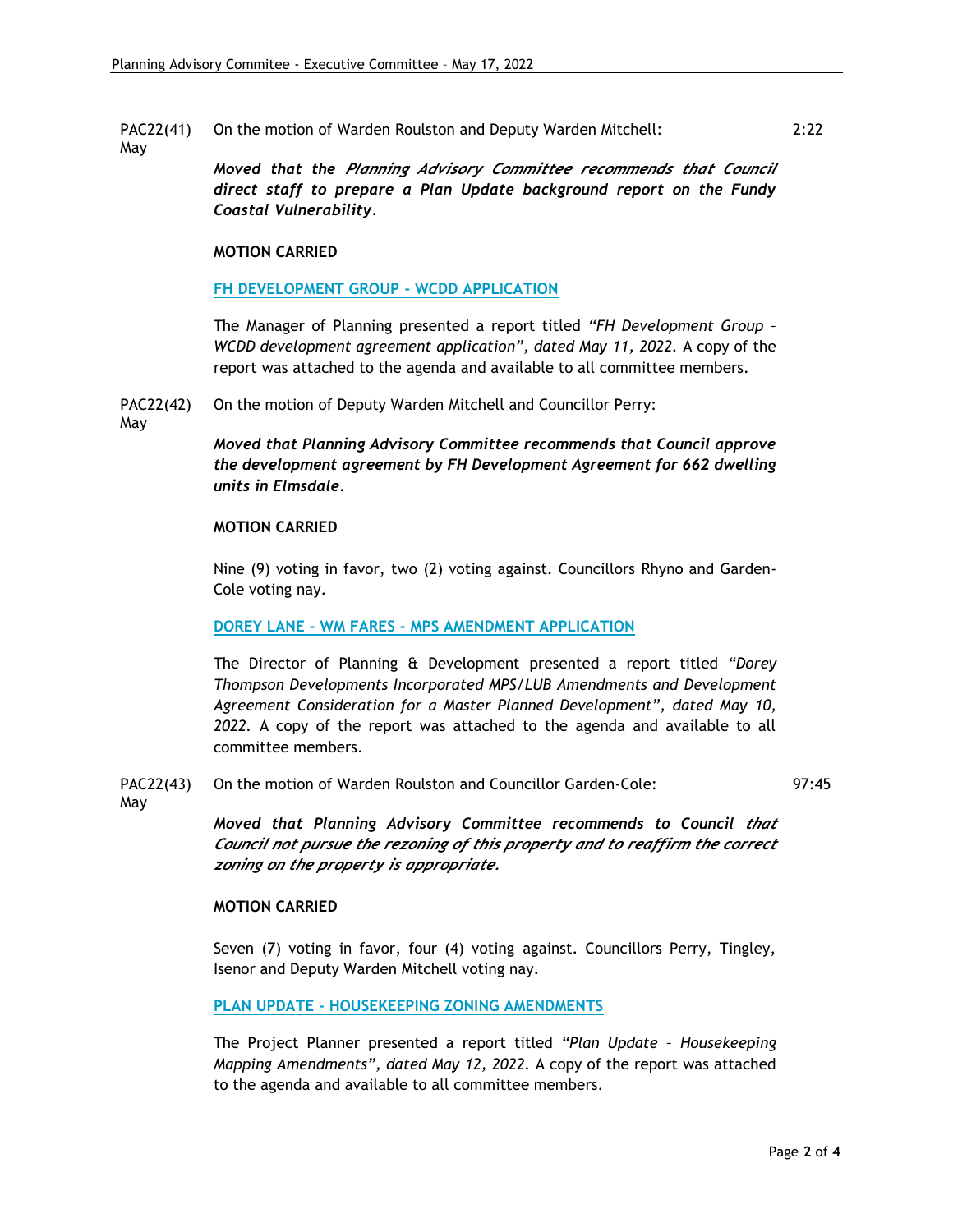- PAC22(44) On the motion of Councillors Hebb and Perry:
- May

*Moved that Planning Advisory Committee recommends that Council authorize staff to make minor and housekeeping amendments to the Generalized Future Land Use Maps and the Land Use Bylaw Maps for the comprehensive planned portion of the Municipality, as presented to Executive Committee on May 17, 2022 and outlined in this staff report.*

#### **MOTION CARRIED**

#### **PLAN UPDATE BACKGROUND PAPER - ROOSTERS**

The Project Planner presented a report titled *"Plan Update – Roosters", dated May 12, 2022.* A copy of the report was attached to the agenda and available to all committee members.

PAC22(45) On the motion of Warden Roulston and Councillor Garden-Cole:

May

*Moved that Planning Advisory Committee recommends that roosters in the serviced area of the Corridor any lot 500m<sup>2</sup> or under is not permitted to have a rooster.*

#### **MOTION DEFEATED**

Seven (7) voting against, four (4) voting in favour. Councillors Perry, Garden-Cole, Warden Roulston and Public Member Balcom voting in favour.

PAC22(46) On the motion of Councillors Hebb and Public Member Balcom: 153:00

May

*Moved that Planning Advisory Committee recommends that Council direct staff to draft an animal control bylaw for the serviced area between the times of 4:00 a.m. and 8:00 a.m. for the control of roosters.*

#### **MOTION CARRIED**

Ten (10) voting in favour, one (1) voting against. Warden Roulston voting against.

#### **CAMPGROUND BYLAW**

The Project Planner presented a report titled "*Draft Bylaw P-1300, Campground Bylaw", dated May 9, 2022.* A copy of the report was attached to the agenda and available to all committee members.

PAC22(47) On the motion of Councillors Hebb and Tingley:

May

*Moved that Planning Advisory Committee recommends that Council authorize staff to hold a stakeholder meeting with campground operators on draft Bylaw P-1300, Campground Bylaw.*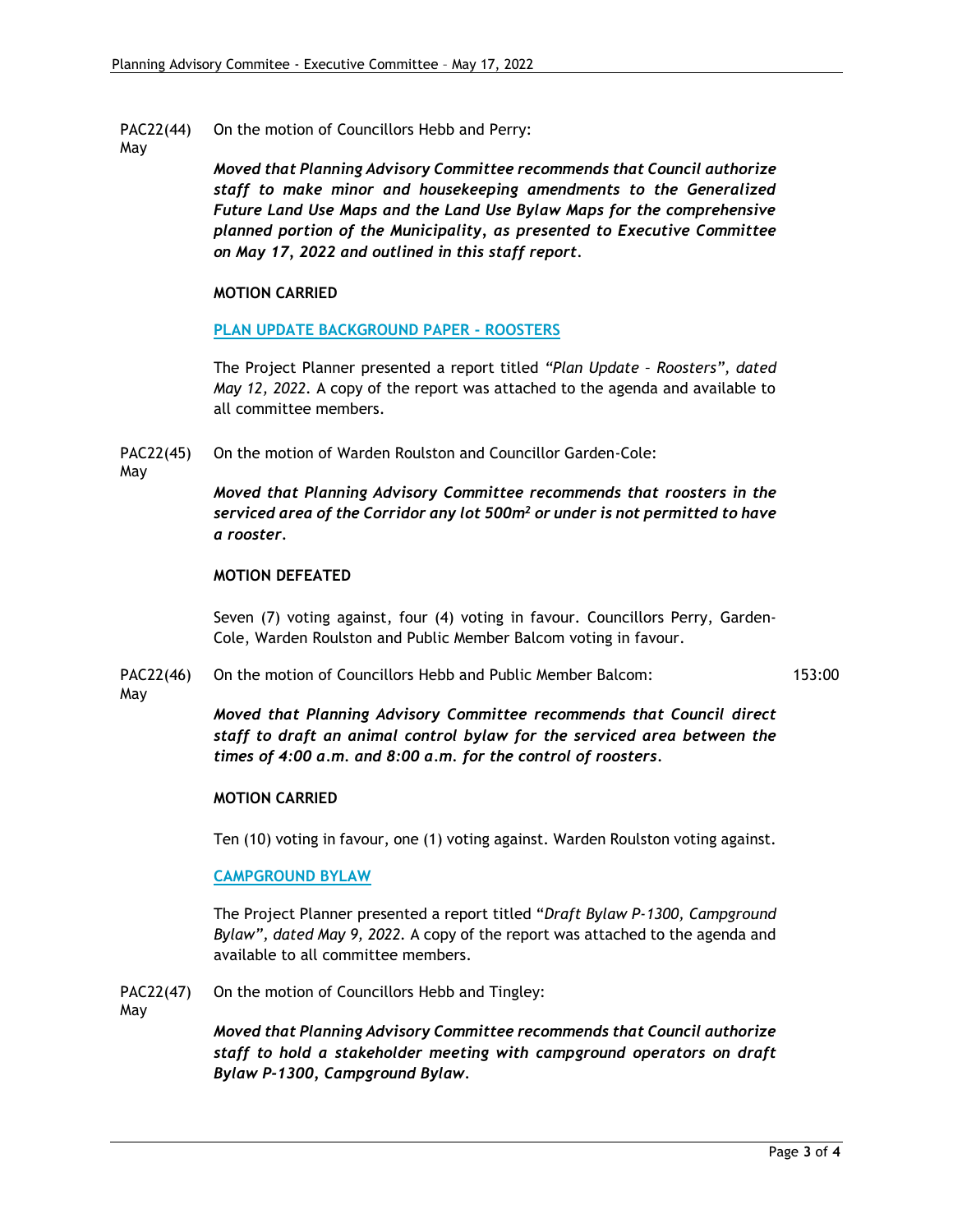### **MOTION CARRIED**

#### **ADJOURNMENT**

PAC22(48) On the motion of Councillor Perry and Warden Roulston:

May

*Moved that the Planning Advisory Committee Committee adjourn at 4:36 p.m.*

### **MOTION CARRIED**

Approved By: John Woodford, Director of Planning & Development

Date: May 19, 2022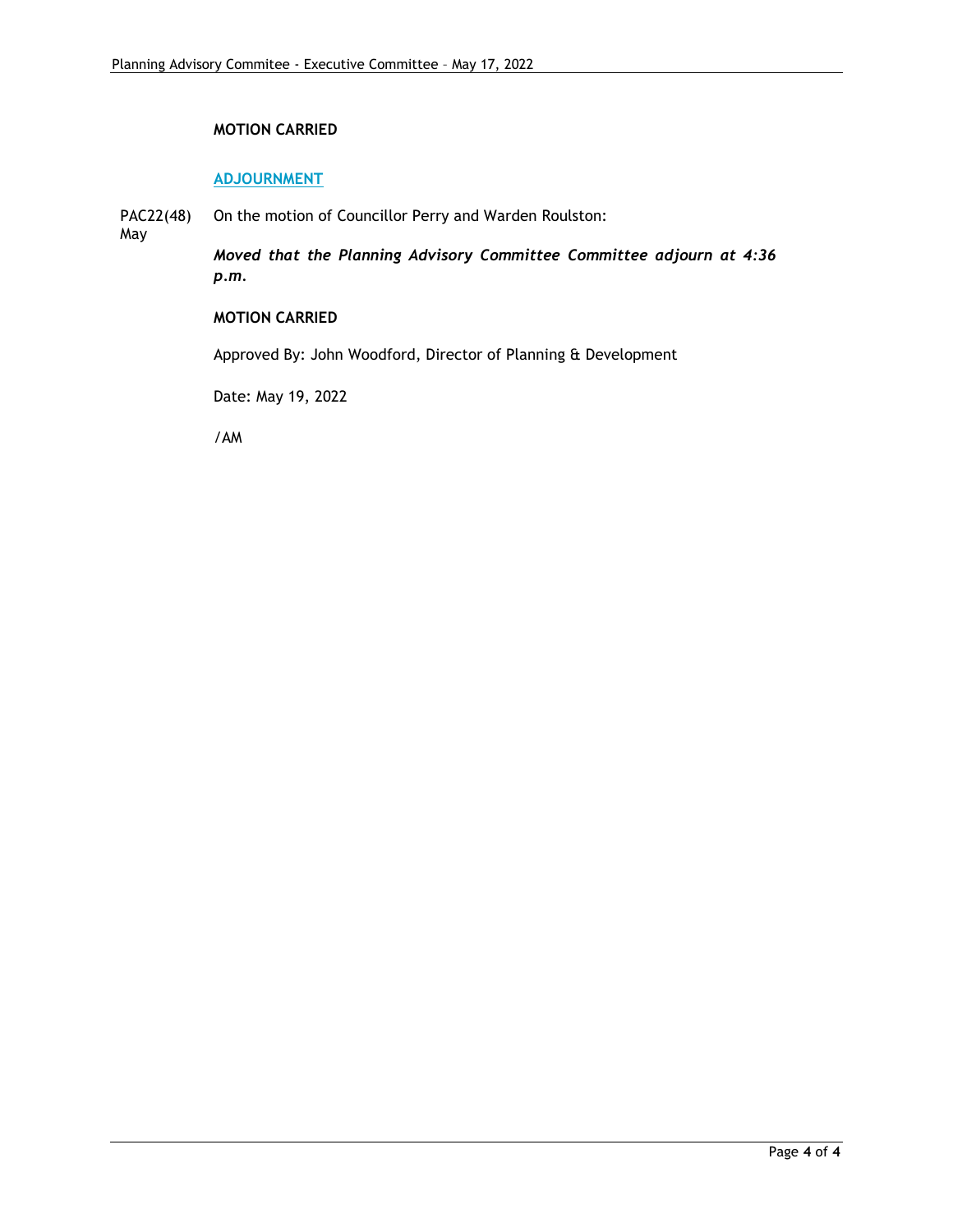



# **Police Advisory Committee Executive Committee**

**May 17, 2022**

A meeting of the Police Advisory Committee was held on the above date in Council Chambers. The meeting was livestreamed and recorded.

Councillor Rhyno, as Chairperson of the Police Advisory Committee called the meeting to order at 9:01 a.m. All members of Council were present.

Staff Present:

- Ms. Kim Ramsay, Chief Administrative Officer
- Mr. Adam Clarkson, Director of Corporate Services
- Ms. Sue Surrette, Director of Finance
- Mr. Jesse Hulsman, Director of Infrastructure & Operations
- Mr. John Woodford, Director of Planning & Development
- Ms. Juliann Cashen, Communications Officer
- Ms. Sheralee MacEwan, Assistant Municipal Clerk
- Ms. Alana Mosher, Administrative Assistant

Guests Present:

- S/Sgt. Cory Bushell, RCMP
- Sgt. Martin Roy, RCMP

Public Members:

- Crystal Randell
- Greg Densmore
- Ruth Anne Greenough

# **LAND ACKNOWLEDGEMENT**

Councillor Rhyno respectfully acknowledged that East Hants is in Mi'kma'ki and the District of Sipekne'katik, the ancestral and unceded territory of the Mi'kmaq people.

### **APPROVAL OF AGENDA**

PA22 (6) On the motion of Councillor Greene and Deputy Warden Mitchell:

May

*Moved that the Agenda of all sub-committee meetings held May 17, 2022 be approved.*

### **APPROVAL OF MINUTES**

PA22 (7) On the motion of Deputy Warden Mitchell and Councillor Greene:

May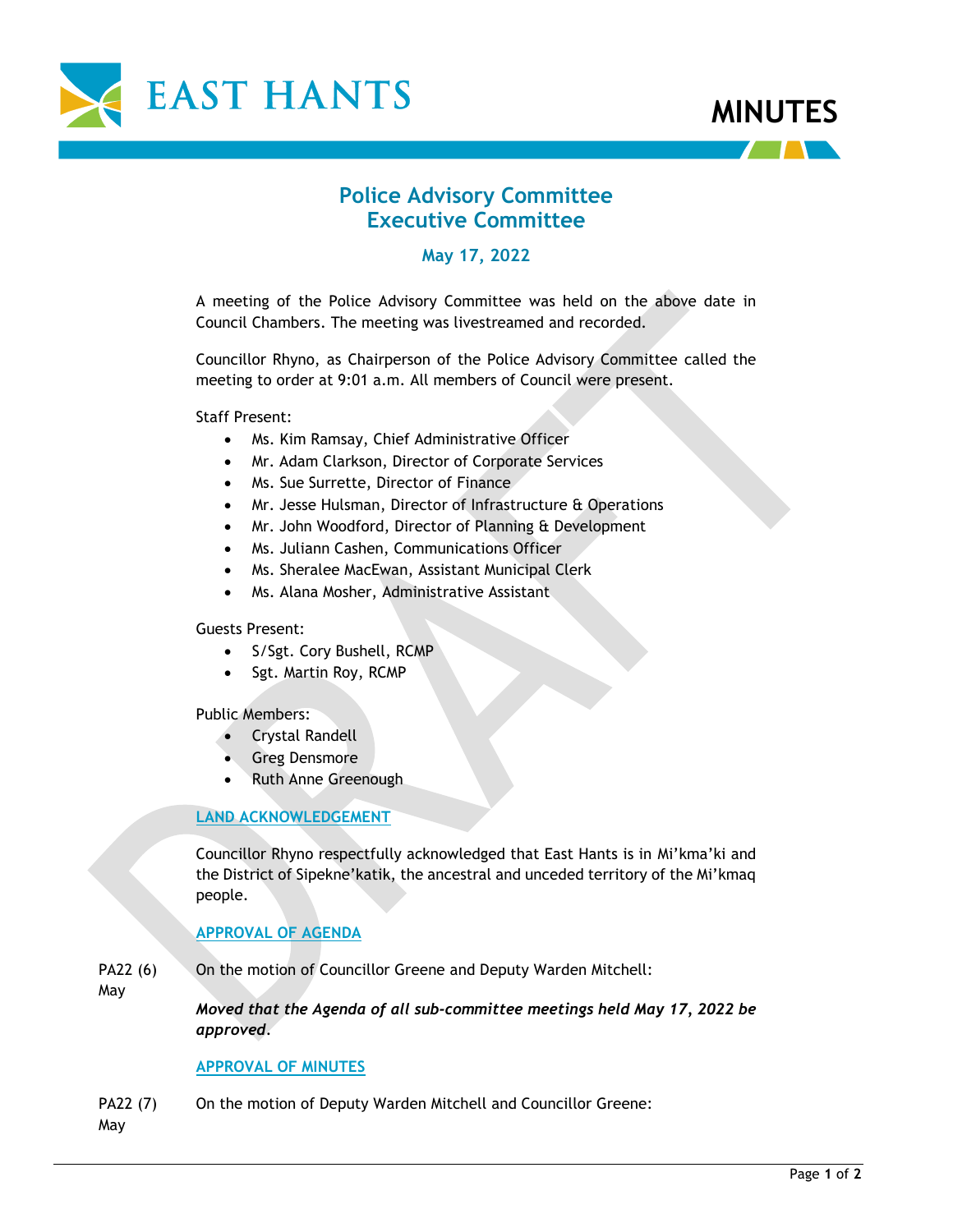*Moved that the minutes of the Police Advisory Committee meetings held February 15, 2022 be approved.*

#### **MOTION CARRIED**

#### **INTRODUCTION AND OATHS - NEW COMMITTEE MEMBERS**

Councillor Rhyno introduced Ruth Anne Greenough and Greg Densmore as the new Public Members of the Police Advisory Committee.

Both members swore and signed an Oath of Office.

#### **RCMP QUARTERLY REPORT**

S/Sgt. Bushell presented the RCMP Quarterly Report dated May  $17<sup>th</sup>$ , 2022. A copy of the report was attached to the agenda and available to all Committee members.

The report included an HR Update, Operations Update, and Calls for Service Data and an update on the decision of the Nova Scotia Chiefs of Police Association to re-designate the RCMP to Associate Status and the impacts of that decision. S/Sgt Bushell shared a list of Specialized Policing Support Services which was also attached to the agenda and available to all Committee members.

Councillor Rhyno opened the floor to comments or questions from members of the committee, which were addressed by S/Sgt. Bushell.

**ADJOURNMENT**

PA22 (8) On the motion of Councillor Greene and Deputy Warden Mitchell:

#### May

*Moved that the Police Advisory Committee adjourn at 10:12 a.m.*

#### **MOTION CARRIED**

Approved by: Sheralee MacEwan, Assistant Municipal Clerk

Date: May 18, 2022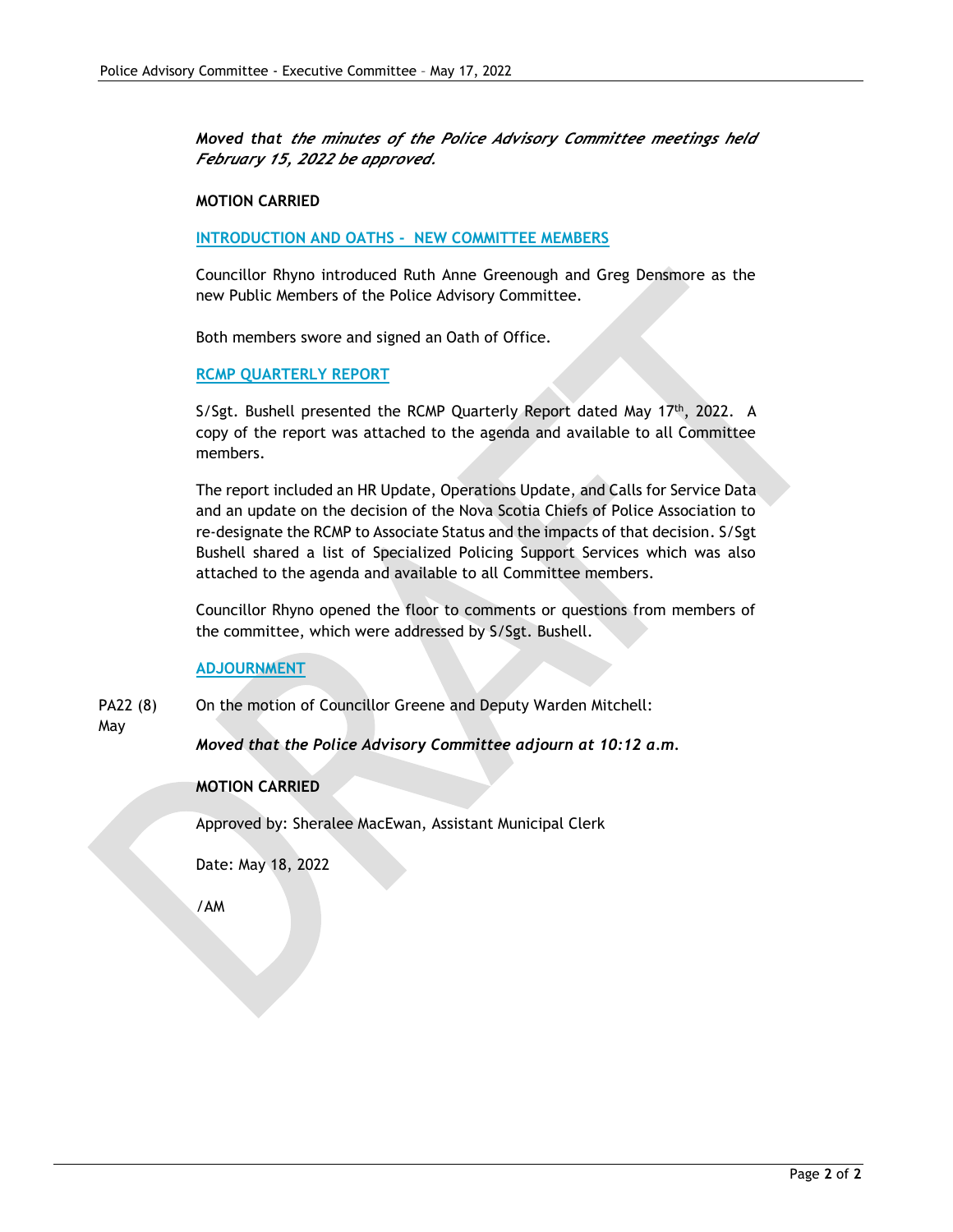



# **Parks, Recreation & Culture Executive Committee**

# **May 17, 2022**

A meeting of the Parks, Recreation & Culture Committee was held on the above date in Council Chambers. The meeting was livestreamed and recorded.

Councillor Rhyno called the meeting to order at 4:43 p.m. All members of Council were present with the exception of Councillor Greene, who gave regrets.

Staff Present:

- Ms. Kim Ramsay, Chief Administrative Officer
- Ms. Sue Surrette, Director of Finance
- Mr. Adam Clarkson, Director of Corporate Services
- Mr. John Woodford, Director of Planning & Development
- Mr. Jesse Hulsman, Director of Infrastructure & Operations
- Ms. Juliann Cashen, Communications Officer
- Ms. Sheralee MacEwan, Assistant Municipal Clerk
- Ms. Alana Mosher, Administrative Assistant

#### **APPROVAL OF MINUTES**

PRC22(17) On the motion of Deputy Warden Mitchell and Councillor Perry:

May

*Moved that the minutes of the Parks Recreation & Culture Committee meeting held April 19, 2022 be approved.*

#### **MOTION CARRIED**

Due to time constraints, the Committee agreed to defer the Municipal Grant Program Policy report to June and to Defer the In-camera land issue to the May Council meeting.

#### **HANTS EAST RURAL HIGH SAFE GRAD**

The CAO presented the report titled *"HERH Safe Grad – Private Event Request"* dated May 4, 2022. A copy of the report was attached to the agenda and available to all Committee members.

#### PRC22(18) On the motion of Councillor Perry and Deputy Warden Mitchell:

4:52

May

*Moved that the Parks, Recreation and Culture Committee recommend to Council that the Hants East Rural High School be provided a General Government Grant in the amount of \$800.00 to use the East Hants Aquatic Centre for safe grad activities on June 29, 2022 from 10:00pm – 12:00 am; and that other high schools in the municipality be permitted the same*